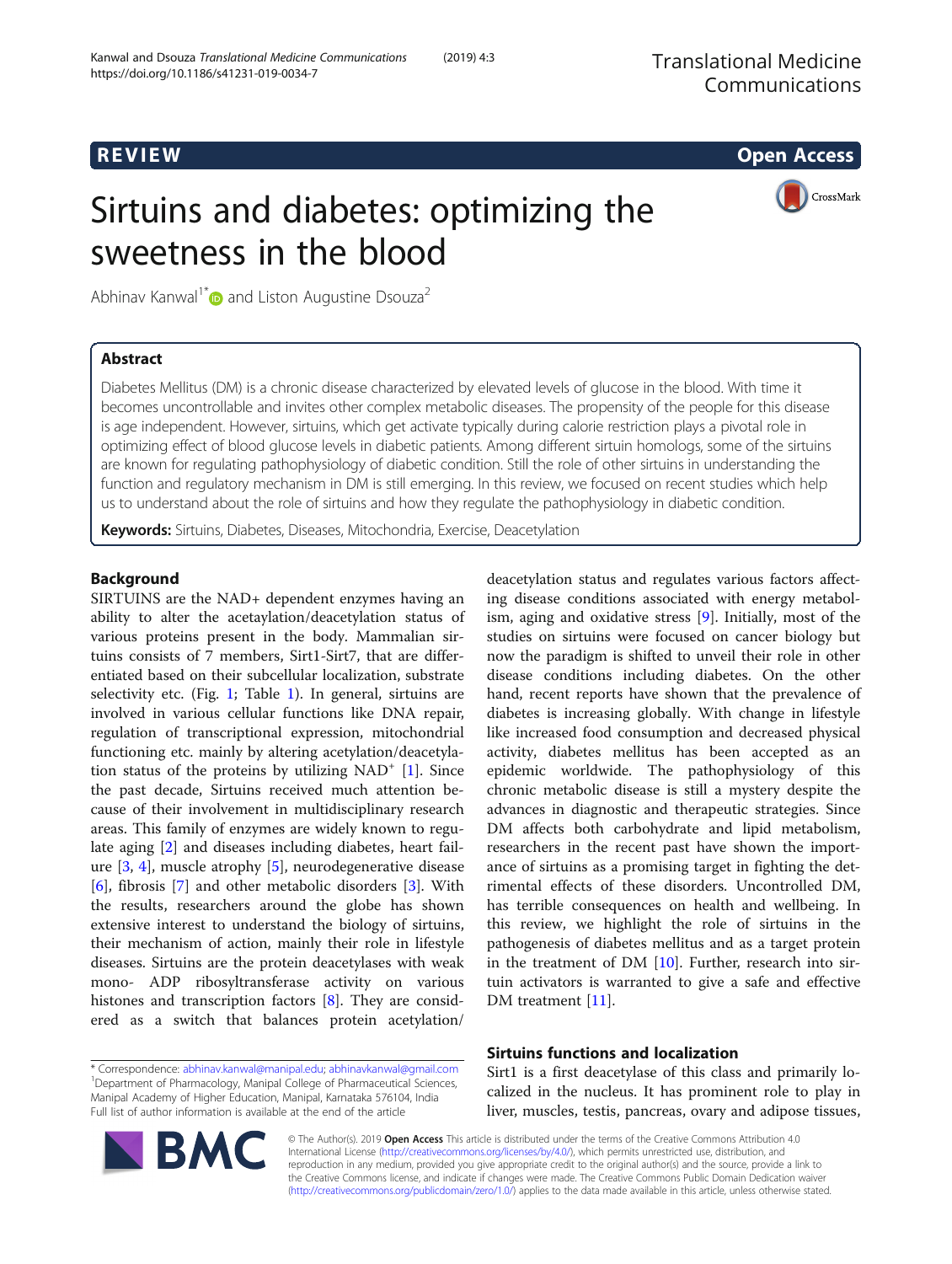<span id="page-1-0"></span>

and it regulates apoptosis, cell proliferation and cell survival. In mammalian cells, calorie restriction activates Sirt1 [\[12](#page-6-0)] which reduces the stress induced apoptosis and having a longevity effect. Major substrates for Sirt1 includes FOXO, PGC-1α, androgen receptor, estrogen receptor, p53, NF-κB etc. It is involved in various biological functions like Cell survival, metabolism, DNA damage repair, lipid and glucose homeostasis, stress resistance, insulin secretion etc. [\[1](#page-6-0)]. Sirt2, the second member of sirtuin isoform is localized in cytoplasm. It

| Table 1 Localization of different sirtuins and their enzymatic actions |  |
|------------------------------------------------------------------------|--|
|------------------------------------------------------------------------|--|

| <b>SIRTUINS</b>   | <b>FUNCTIONS</b>                                                                                                                                                                                                                      | <b>LOCALIZATION</b>             | <b>ENZYMATIC ACTION</b>                            |
|-------------------|---------------------------------------------------------------------------------------------------------------------------------------------------------------------------------------------------------------------------------------|---------------------------------|----------------------------------------------------|
| SIRT1             | Cell survival, Metabolism, DNA damage repair, Lipid and glucose<br>homeostasis, Stress resistance, Insulin secretion, Inflammation,<br>Neurodegeneration/Axonal degeneration, Apoptosis, Cancer,<br>Lifespan, Cardiovascular disorder | Nucleus, cytosol                | Deacetylase                                        |
| SIRT <sub>2</sub> | Control cell cycle, Cell motility/Tumorigenesis, cell differentiation,<br>Genome stability, Stress response, Neurodegeneration, Metabolism                                                                                            | Cytosol, Nucleus                | Deacetylase, Demyristoylation                      |
| SIRT3             | Thermogenesis, Metabolism, Lifespan, Oxidative stress, cell apoptosis                                                                                                                                                                 | Mitochondria.<br><b>Nucleus</b> | Deacetylase                                        |
| SIRT4             | Insulin secretion, TCA cycle, Fatty acid oxidation, tumour, genome<br>stability                                                                                                                                                       | Mitochondria                    | ADP-ribosylation, deacetylase                      |
| SIRT5             | Urea cycle, ketone body synthesis, oxidative stress, cellular<br>respiration                                                                                                                                                          | Mitochondria                    | Deacetylase, demalonylation,<br>desuccinylation    |
| SIRT6             | DNA repair, glucose homeostasis, Genome stability, Metabolism,<br>inflammation, cancer, cardiovascular diseases                                                                                                                       | <b>Nucleus</b>                  | Deacetylase, ADP-ribosylation,<br>demyristoylation |
| SIRT7             | rRDNA transcription, genome stability, oxidative stress                                                                                                                                                                               | <b>Nucleus</b>                  | Deacetylation                                      |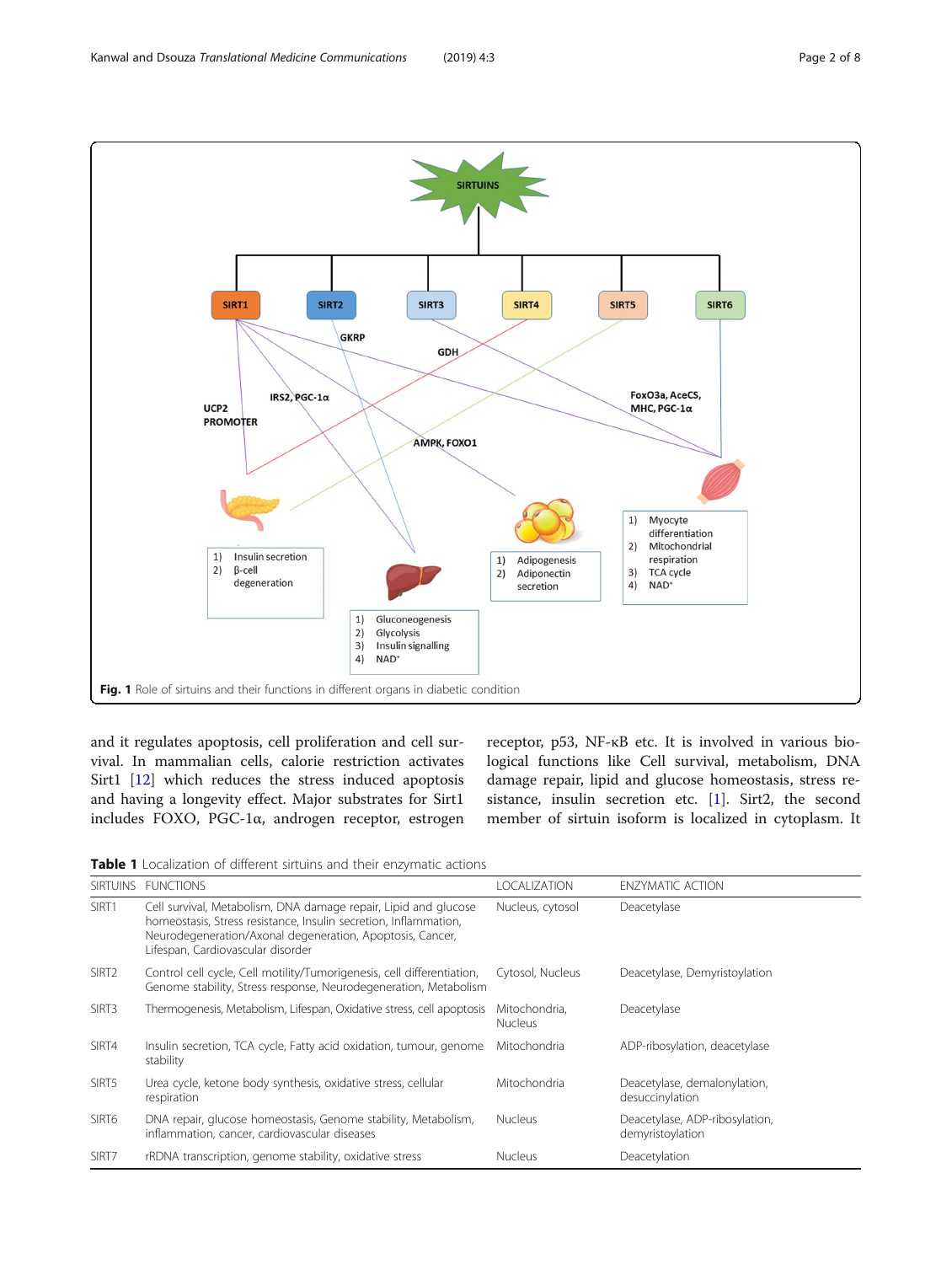shows deacetylating activity in the tissues of heart, brain, testes and skeletal muscles. It deacetylates mainly α-tubulin, H4, HOXA10 [[13,](#page-6-0) [14](#page-6-0)]. The biological actions include regulation of cell cycle and cell motility. It can also deacetylate FOXO transcription factor in response to calorie restriction and oxidative stress [[1\]](#page-6-0). Third member, Sirt3 is a mitochondrial sirtuin and its physiological function involves protein deacetylation in mitochondria of brain, heart, testes, kidney, liver, adipose tissues and muscles. It also increases respiration in mitochondria mainly by stimulating cyclic AMP. Main sirt3 substrates includes, AceCS2, UCP-1, PGC-1a. Sirt3 has been known for longevity in humans [[15\]](#page-6-0). Sirt4, the fourth member of sirtuin family is expressed in almost all tissues, with highest levels found in kidney, heart, brain, pancreas and liver. Like Sirt3, Sirt4 is also localized in mitochondria. Physiologically, it behaves as a regulatory protein in pancreatic β-cells and liver. It demonstrates ADP-ribosyl transferase activity more efficiently than deacetylase activity. Pull- down studies with Sirt4 identifies insulin degrading enzyme and ADP/ATP carrier proteins, ANT2 and ANT3. It colocalizes with insulin expressing cells in islets of Langerhans [[16\]](#page-6-0). Biological functions of Sirt4 includes secretion of insulin and metabolism by interacting with GDH. Another member, Sirt5 is predominantly a mitochondrial sirtuin, but a significant portion of Sirt5 is localized to cytosol, peroxisomes and nucleus as well. The cytosolic and nuclear proteins exhibit desuccinylation, demalonylation, and deglutarylation. Mitochondrial Sirt5 predominantly exhibit deacetylation and it maintains various cellular and metabolic homeostasis by regulating glucose oxidation, FAO, ammonia detoxification, ketone body formation and ROS management [[17\]](#page-6-0). Another important nuclear deacetylase is Sirt6, which is studied widely for telomeric chromatin. It has shown mono-ADP ribosyltransferase activity and plays significant role in DNA damage repair and ageing. Its main biological functions include DNA damage repair and glucose homeostasis. Lastly, Sirt7 is seen in highly proliferative tissues like spleen, ovary, thyroid, liver and testis. It is absent in tissues of heart, brain and muscle as they are non-proliferative. It is localized in nucleus and known to interact with RNA Polymerase-I and histones. It activates transcription of rRNA and thus involved in regulation of cellular growth, metabolism and cellular survival. A summarized function of all the sirtuins are shown in Table-1.

## Sirtuins in diabetes

Diabetes meliitus was considered as a rare disease where patients had symptoms of frequent urination [\[18](#page-6-0)]. Currently, DM is one of the most common disease across the globe causing various other metabolic disorders. It has been estimated that 8.8% of world's population between the age of 20–79 has DM [[19\]](#page-6-0). Various lifestyle factors including unhealthy food habits, improper health facilities and less physical activity might be the main cause for the increase in diabetic population worldwide [[20,](#page-7-0) [21](#page-7-0)] For this reason, need for the new antidiabetic drug which could be able to target the root cause of the disease is the demand of the time. Sirtuins are emerging class of proteins that are associated with DM and its risk factors. Numerous researchers across the globe are in progress to understand the role and functions of sirtuins in DM and as a novel target in its treatment. Several other studies suggests that physical exercise and calorie restriction can improve the health condition. These can also activate sirtuins which could be beneficial in preventing the progress of the disease. (Figure [1\)](#page-1-0) [\[11](#page-6-0), [22](#page-7-0)]. Here is a brief description from the current studies reflecting the importance and role of sirtuins in diabetes.

## Sirt1

Sirt1 is the most studied member of class III histone deacetylases known as sirtuins. This maybe because Sirt1 has many roles in cell modulation in cell cycle, mitochondrion metabolism, energy homeostasis, oxidative stress and apoptosis. This isoform has a direct histone deacetylation action, resulting in repression of gene transcription. Alternatively, sirt1 has various metabolic effects by deacetylating non histone proteins like PGC1α, IRS-2, PPARα, PPAR-γ, mitochondrial uncoupling protein 2 (UCP-2), liver X factor (LXR), farnesoid X receptor (FXR) and sterol-regulatory-element binding protein (SREBP). Apart from these functions, Sirt1 also regulate insulin secretion, adipose biogenesis and myogenesis [[23\]](#page-7-0). Activation of Sirt1 plays an important role on glucose/lipid metabolism in Type 2 diabetes mellitus patients. In pancreas, they protect β-cells and increase insulin secretion. It has role in increasing lipid mobilization in adipose tissues, increases glucose uptake in skeletal muscles and induces mitochondrial biogenesis. These above functions of Sirt1 in relation to DM has been discussed below [\[24\]](#page-7-0).

Recently Bo et. al. showed that activation of Sirt1 helps in maintaining the redox homeostasis in the diabetic patients. In this study, H3K56Ac levels in diabetic patients were measured. Patients with ages greater than or equal to 40 years, BMI less than 35 kg/m2, and patients on diet and/or hypoglycemic agents other than insulin, were recruited. These patients were randomized to once capsule/day of resveratrol 500 mg/day, 40 mg/ day and a placebo. It has been observed boosting sirt1 expression through resveratrol treatment led to lower levels of H3K56Ac and also decreased body fat percentage (Fig. [2](#page-3-0)) [[25](#page-7-0)]. This study described the inverse relationship between the sirt1 expression with H3K56Ac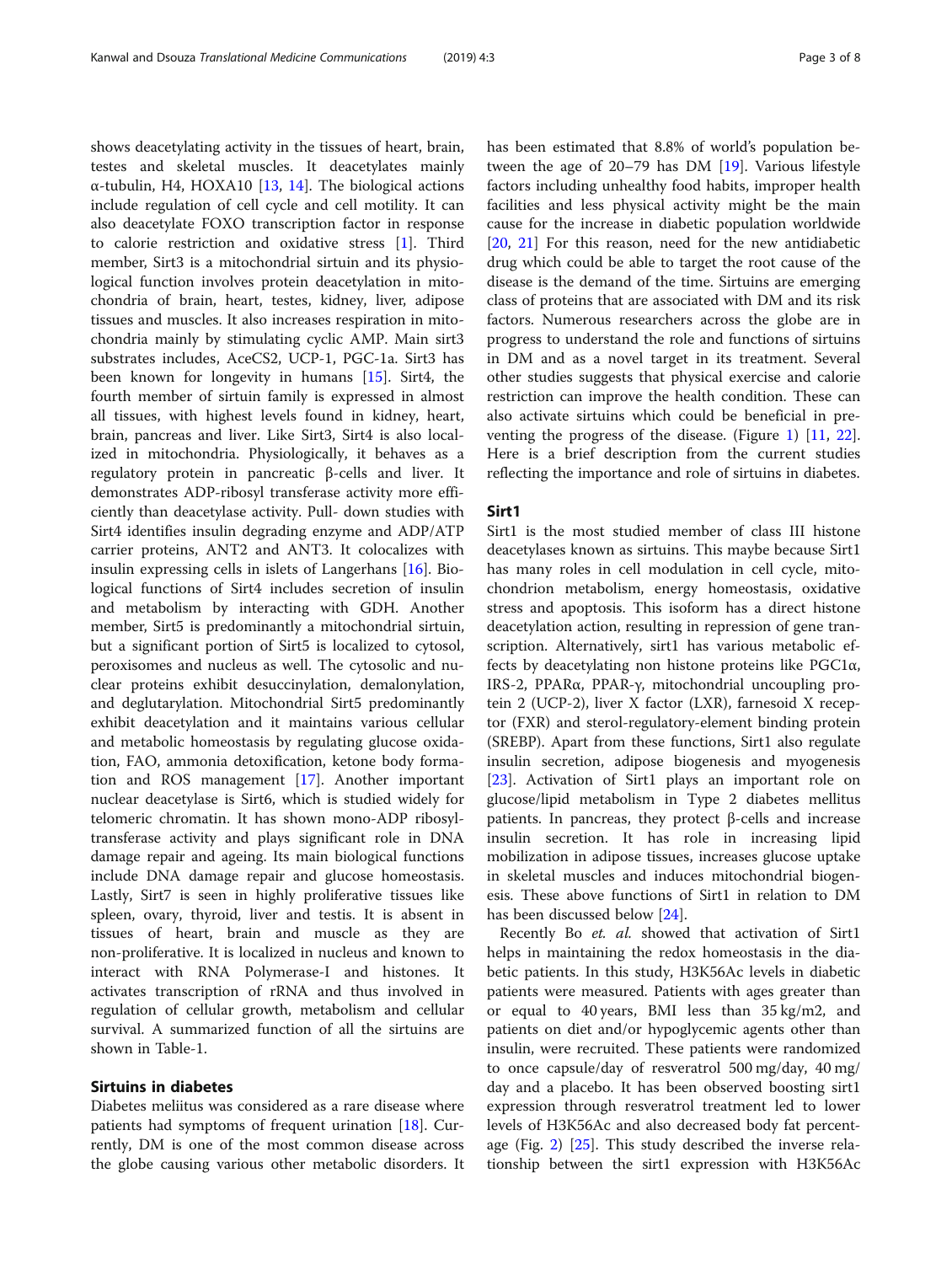<span id="page-3-0"></span>

levels. This confirmed the concept of metabolic memory where addition of acetylated moieties leads to longer effect of high glucose levels among the diabetic patients. Direct relationship of acetylation of proteins with DM or hyperglycemia is confirmed by this study. Diabetic patients have lower levels of sirt1 activity due to excessive mitochondrial fission, resulting in loss of mitochondrial biogenesis [\[26](#page-7-0)]. Loss of mitochondrial biogenesis is mediated via acetylation/deacetylation status of PGC-1α [[24\]](#page-7-0). This means, disturbances in the protein functions should be considered and rectified. Hence, resveratrol, an activator of sirt1 stimulates the sirtuin activity and maintained this homeostasis by deacetylating H3K56Ac.

Liu *et. al.* described the effect of moderate exercise on DM induced activation of NF-κB and mitochondrial dysfunction. Many studies had shown that NF-κB is an important target required to be suppressed. However, because of crosstalk with many other pathways, the feasibility to work on it is limited. Liu et. al observed inhibition in MuRF-1 and K48-linked polyubiquitination in diabetic mice with moderate exercise and causes reduction in the activation of IκBα/NF-κB pathway followed by lower levels of IL-6, TNFα, F4/80. They reported increased levels of sirt1, PGC1α, AMPKα and mitochondrial complex IV activities due to exercise in diabetic group which upregulates the genes involved in mitochondrial biogenesis [\[27](#page-7-0)]. They further confirmed that exercise improves the mitochondrial pathway via Sirt1/AMPK/PGC1-alpha axis. This study provided an insight that different pathways are correlated during complex diabetic condition. Protein degradation is an important phenomenon which offers recycling of the healthy proteins and maintains homeostasis. Among various different mechanisms of protein degradation,

ubiquitin-mediated protein degradation is a crucial one. MuRF-1 is the member which belongs to this pathway and helps in maintaining the balance between protein functions. However, it was identified in previous studies that DM causes upregulation of NF-kB and increases the levels of MuRF-1 with the help of FoxO3a. This overall affects the mitochondrial biogenesis process and causes stress by generating reactive oxygen species. Upregulation of sirt1 activity overcomes this condition by inhibiting the degradation pathway and by maintaining the levels of mitochondrial biogenesis proteins [[28](#page-7-0)].

Cardiac complications including cardiomyopathy are common among diabetic patients. Ding. et. al. showed that melatonin prevents Drp-1 mediated mitochondrial fission through Sirt1-PGC-1α pathway, which in turn is involved in cardiomyopathy. To prove this, they injected mice with streptozocin (STZ) (50 mg/kg/day) in citrate buffer i.p for 5 consecutive days. Mice with fasting glucose levels greater than 11.1 mmol/L were considered to have DM. These mice were treated with melatonin (10 mg/kg, once daily, i.p) or mdivi-1. The results showed that melatonin prevents Drp-1 mediated mitochondrial fission through Sirt1-PGC1α and thus alleviating cardiac dysfunction in diabetic mice. Melatonin treatment increases sirt1 expression at both in-vitro and in-vivo studies. Thus, indicating that melatonin role in mitochondrial dynamics could be a novel target as a cardio protective agent in diabetic patients.

## Sirt2

Sirt2, the second member of human sirtuin family, is crucial for hepatic glucose uptake (HGU) [\[29](#page-7-0)]. Sirt2 has mostly been implicated for its role in regulating adipocytes tissue development and its functions. Beyond its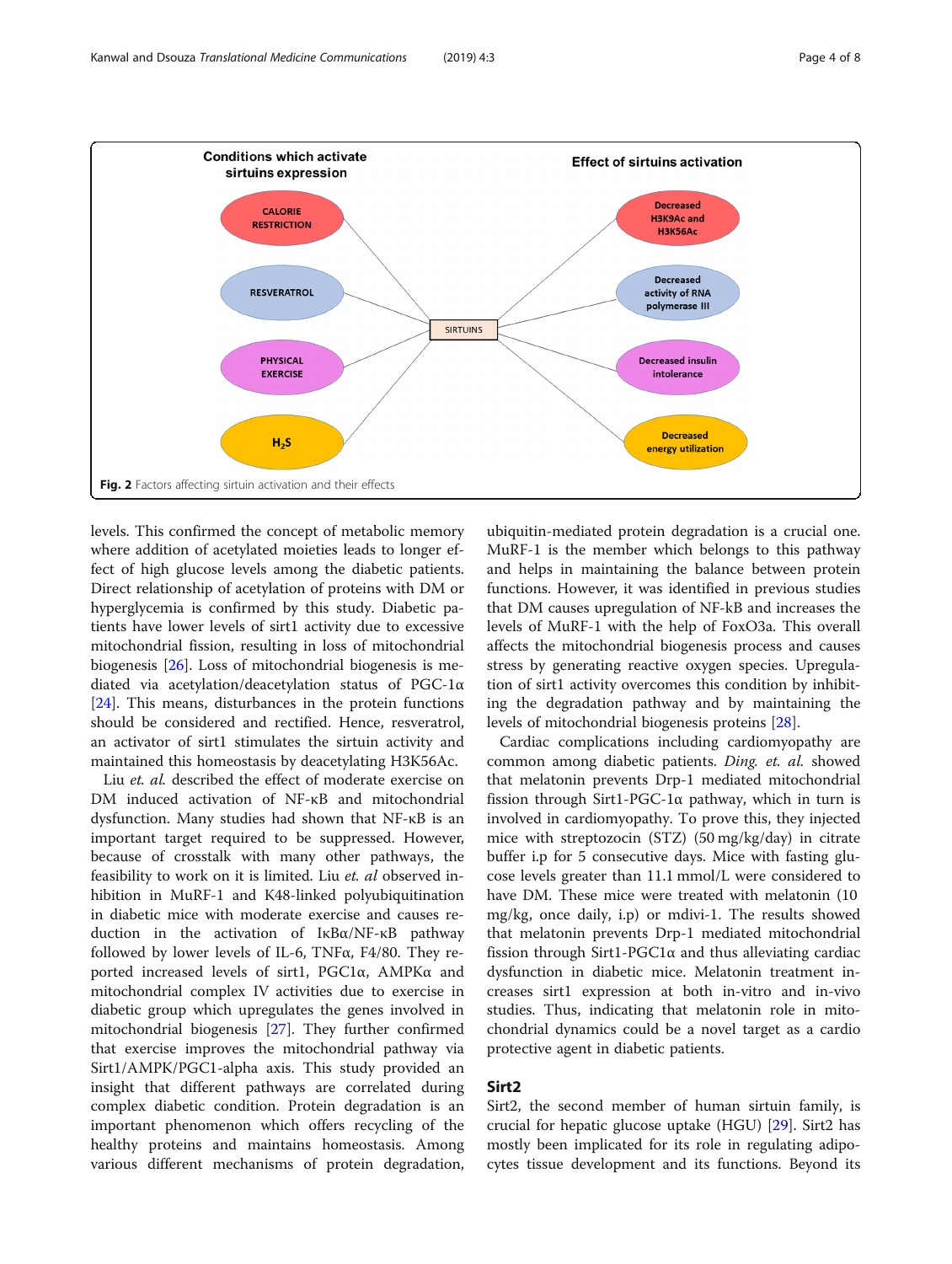role in regulating adipocytes development, Sirt2 also plays an important role in maintaining metabolic homeostasis. Glucose homeostasis is controlled, either by facilitating hepatic glucose uptake or promoting phosphoenolpyruvate carboxykinase (PEPCK1) degradation which in turn inhibits gluconeogenesis [[29](#page-7-0)–[31\]](#page-7-0). Hepatic glucose uptake controls postprandial hyperglycemia, as impairment can result into higher glucose levels. HGU in turn is regulated by glucokinase and glucose-6-phosphatase. Glucokinase is an enzyme that acts as a catalyst in phosphorylation of glucose to glucose-6-phosphate, and also another enzyme glucose-6-phosphotase catalyzes the reverse of the above reaction. Hence HGU is dependent on the balance between G6Pase and Glucokinase. With an acute increase in glucokiase activity, postprandial blood glucose level increases, and this is induced by a glucokinase regulatory protein after post translational modifications. Role of sirt2 on HGU mediated by glucokinase regulatory protein (GKRP) is shown by Wananabe et. al. They showed that GKRP acetylation have an inverse relationship with sirt2 expression and sirt2 directly affects the hepatic glucose uptake. Absence of sirt2 in the liver of non-diabetic mice causes glucose intolerance. Similarly, sirt2 overexpression in diabetic mice mitigates impaired glucose tolerance and promotes hepatic glucose uptake by deacetylating K126 of GKRP [\[29\]](#page-7-0). They had proved the importance of NAD+ /Sirt2 in hepatic glucose uptake. They revealed that sirt2 is a crucial member having deacetylase activity and the activity diminishes with decrease in liver NAD+ levels. This condition corresponds to higher GKRP acetylation at K126 that leads to the impairment of hepatic glucose uptake. This further leads to insulin resistance and proves that GKRP could be used as a potential therapeutic target in DM or insulin resistance. Apart from HGU dependent glucose homeostasis, Sirt2 prevents ubiquitylation dependent PEPCK degradation via deacetylation. PECPK is an enzyme that catalyzes the rate-limiting irreversible step of gluconeogenesis. PEPCK is an important marker in the evaluation of T2DM. Lys70, Lys71, and Lys594 of human PEPCK1 was found to be acetylated which led to decreased stability of these proteins leading to reduced protein levels. In a study, it was found that Sirt2 deacetylates PEPCK1 and stabilizes the protein by preventing its degradation. Thus it maintains the glucose homeostasis [[30](#page-7-0), [32\]](#page-7-0).

## Sirt3

Third homolog, Sirt3 is an NAD<sup>+</sup> dependent mitochondrial sirtuin which improves mitochondrial health by controlling its dynamics. Sirt3 is a novel regulator of mitochondrial function, Insulin signaling and insulin resistance in DM [\[33\]](#page-7-0). It has been shown to direct mitochondrial respiration and its substrates include subunits of respiratory chain complex [\[9,](#page-6-0) [34](#page-7-0)] . It has been implicated to cause metabolic diseases in humans and rodents. Sun et. al. illustrates the importance of exogenous  $H_2S$  and sirt3 in heart tissue of db/db mice. They showed that exogenous  $H_2S$  increases the sirt3 expression by maintaining the NAD+ /NADH ratio (Fig. [2](#page-3-0)). It maintains acetylation level and different activities of the enzymes involved in the energy metabolism inside the cell. Ultimately, this is done by upregulating the sirt3 levels by controlling and maintaining the deacetylation status [[35](#page-7-0)]. In addition, it had shown that Sirt3 KO-mice exhibited insulin resistance due to increased levels of protein acetylation in skeletal muscles. Sirt3 activity also found to be decreased in skeletal muscle models of DM. Since, Sirt3 is involved with functions of mitochondria, it is important to understand the involvement of sirt3 in the regulation of metabolism to establish a link between mitochondrial function and metabolic disease. Similar to Sirt1, streptozotocin induced diabetic mice, suggested that lower expression of Sirt3 resulted in impaired insulin signaling. A study found that C2C12 myoblasts with Sirt3 knockdown showed marked insulin resistance with decrease in IGF-1 stimulated IRS-1 tyrosine phosphorylation, with a parallel decrease in phosphorylation of Akt and MAPK. This was independent of insulin induced tyrosine phosphorylation on insulin receptor, but led to marked increase in JNK phosphorylation. The increased JNK phosphorylation was due to oxidative stress caused by Sirt3 knockdown. Targeted deletion of Sirt3 in skeletal muscles led to decrease in insulin signaling, suggesting Sirt3 is an important regulator of insulin signaling in muscles and alterations in expression can lead to insulin resistance [[33\]](#page-7-0).

## Sirt4

Sirt4 is another isomer of human sirtuins that is NAD dependent protein lipoamidase, ADP-ribosyl transferase and deacetylase. It catalyzes removal of lipoyl- and biotinyl- more efficiently than acetyl lysine and inhibits pyruvate dehydrogenase (PDH) activity in a phosphorylation independent manner [[36\]](#page-7-0). Wood et. al. described the role sirt4 in metabolic homeostasis. They showed that sirt4 knockout Drosophila flies were short-lived and unable to utilize energy reserves during starvation, which ultimately leads to death. This might have happened because of defects in their metabolic pathways [\[37](#page-7-0)]. Sirt4 acts as a metabolic regulator and involves in glucose metabolism by interacting with glutamate dehydrogenase (GDH) by converting glutamate to α-ketoglutaric acid in mitochondrion [[38,](#page-7-0) [39](#page-7-0)]. It represses fatty acid oxidation and promotes lipid anabolism by inhibiting malonyl-CoA-decarboxylase (MCD) [[40\]](#page-7-0). GDH is associated with metabolism of glutamate and glutamine and promotes secretion of insulin via generation of ATP. Sirt4 represses GDH, and hence inhibits insulin secretion. It has been shown that amino acid induced secretion of insulin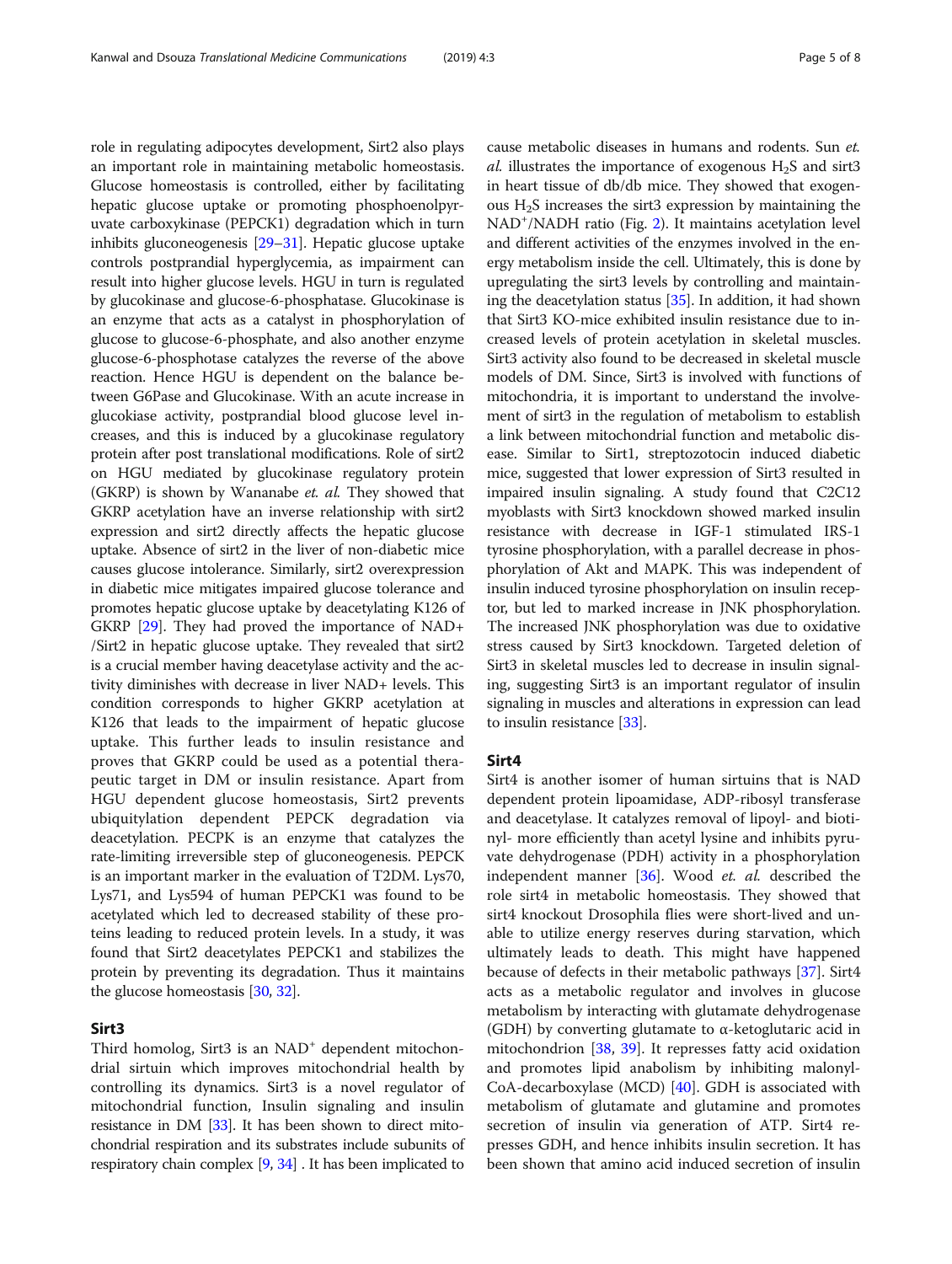was increased due to loss of Sirt4 [\[41](#page-7-0)]. This similar effect was seen in the pancreatic β-cells of Sirt4 knockout mice, where these mice were progressively developed glucose intolerance and insulin resistance. These findings showcase Sirt4 as an important regulator in maintaining insulin secretion and glucose homeostasis. Sirt4 has also shown to have Mono-ADP-ribosylate activity. It interacts with insulin degrading enzyme and ANT2 and ANT3 subunit of ATP/ADP translocate in pancreatic β cells. This ultimately downregulates the glucose mediated insulin secretion. It also catalyze N-acetyl-lysine deacetylation of malonyl-CoA decarboxylase, an enzyme that catalyzes conversion of malonyl-CoA to acetyl CoA and involved in downregulation of fatty acid oxidation in muscles. Sirt4 was further found to catalyze delipoylation of N-lipoyl-lysine of pyruvate dehydrogenase thus inhibits the activity of the complex. This Sirt4 catalyzed delipoylation of PDH complex is involved in metabolic flux and switched to glutamine as a carbon source for citric acid cycle. This highlights the importance of Sirt4 in regulation of metabolism via inhibiting PDH complex activity [[42](#page-7-0)]. Sirt4 also has protecting role against diabetic nephropathy. Diabetic nephropathy is a complication of DM and associated with capillary damage and increased mortality. Jian. et. al showed the association of Sirt4 and diabetic nephropathy in a glucose induced mice podocyte model. They have shown that Sirt4 overexpression increases proliferation and suppressed apoptosis. This is accompanied by increase in mitochondrial membrane potential and reduced production of ROS. Increased sirt4 expression downregulated the expression of apoptotic proteins like NOX1, Bax and phosphorylated p38 and upregulates Bcl-2 expression in glucose stimulated podocytes. These findings proves that Sirt4 overexpression prevents glucose induced podocyte apoptosis and ROS production in diabetic nephropathy [\[43\]](#page-7-0).

## Sirt5

Sirt5 is yet another mitochondrial sirtuin which is less explored. It possesses weak deacetylase activity but have deglutarylation, desuccinylation, demalonylation activities on lysine residues. Current studies demonstrate that sirt5 activity is increased in DM patients [\[44](#page-7-0)]. This reveals that increased sirt5 activity has a positive impact on age and blood glucose. Studies have identified that sirt5 is involved in ketone body synthesis, TCA cycle, β-oxidation of fatty-acids, amino acid catabolism, glycolysis and ATP synthesis [\[45,](#page-7-0) [46\]](#page-7-0). Recently, a study involved two pancreatic β-cell lines MIN6 and INS-1 has shown that inhibition of Sirt5 promoted prolifera-tion of pancreatic β-cells and secretion of insulin [\[44](#page-7-0)]. However previous studies have shown that sirt5 expression facilitates cancer cell proliferation. Nevertheless, these contradicting results suggested that since cancer and diabetes being two different disease conditions, there could be many factors contributing to different functions of Sirt5, including metabolism, cellular microenvironment and activation of oncogene. Hence therapeutic benefits of sirt5 remains unclear.

## Sirt6

Exploring further, the importance of sirtuins in diabetic conditions, other analogue of sirtuin called sirt6 is important for maintaining glucose homeostasis and insulin sensitivity. Sirt6 deficiency causes glucose intolerance and impaired glucose-stimulated insulin secretion. Qin et. al. had shown that Sirt6 plays an important role in the normal functioning of β-cell via deacetylation of histone H3 and plays a critical role in maintaining its functions and viability. β-cells of pancreas showed decreased sensitivity when Sirt6 is inhibited. Sirt6 deficiency increases H3K9Ac, H3K56Ac levels and active RNA polymerase II at the promoter region of Txnip, causing expression of Txnip that promotes β-cell apoptosis  $[47]$  $[47]$ .

## Sirtuins as future anti-diabetics

Prevalence of diabetes mellitus is growing worldwide, with majority of cases belong to T2DM. India ranks second globally in terms of diabetes prevalence in adults. Currently available classes of antidiabetic agents are used alone or in combination but rarely achieve treatment targets. A large number of molecules, some with novel mechanisms are in pipeline  $[48]$ . Biological anti-diabetics have been widely studies and developed in past few decades. New chemical antidiabetic agents are very few that patients with advanced DM still dependent on insulin. In the recent past, several studies suggests that acetylation is a conservative protein modification and that regulation of glucose metabolism enzymes may affect gluconeogenesis. This paves way to develop anti-diabetic drugs that regulate protein acetylation. Since sirtuins regulate the acetylation/deacetylation status of certain proteins, the potential role of sirtuins for effective treatment or prevention of DM has resulted in significant efforts in finding novel therapeutics that can activate sirtuins [\[48](#page-7-0)]. The conditions which activates sirtuins and its effects are shown in Fig. [2.](#page-3-0) Among the activators of sirtuins, resveratrol is most widely studied. It has been studied that mice experiment that resveratrol had many antidiabetic effects on rodents fed a high fat diet, had improved glucose tolerance and increased insulin sensitivity. When the metabolic effects of resveratrol were studied in animal and humans, it was evident that it had little effect on metabolism in nondiabetic patients, hence reducing the risk of hypoglycemia. Apart from resveratrol, development of many effective sirtuin activators is currently underway. Recently, AS101, a tellurium compound, that increases Sirt1 expression and activity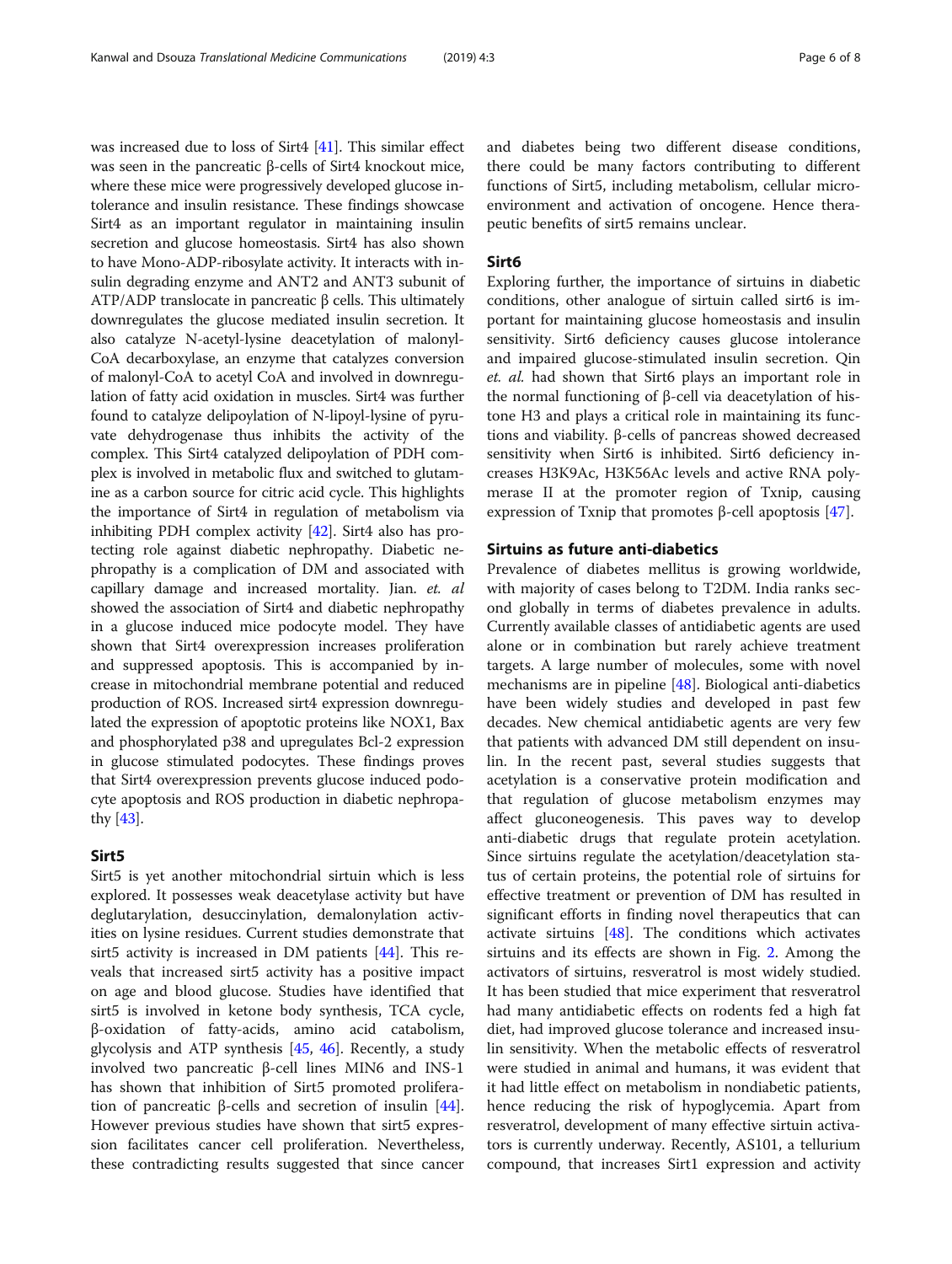<span id="page-6-0"></span>shows a promising treatment for DM [\[49](#page-7-0)]. SRT1720, is a small molecule Sirt1 activator, which is 1000 times more potent than resveratrol. In a mice experiment it was seen that, 10 weeks treatment led to reduced post prandial glucose levels, indicating potential to treat Type2 DM [[50\]](#page-7-0). The therapeutic strategies of activating sirtuins is mainly focused on Sirt1 because it is most widely studied sirtuin. However other strategies of activating Sirt1, Sirt2, Sirt3, Sirt4, Sirt6 are yet to be explored [11].

## Conclusions

A number of evidence had shown the involvement of epigenetic regulation in different metabolic and vascular diseases. Like many other diseases, DM also showed the epigenetic variation in different human tissues. Hence, Importance of understanding the physiological and functional role of sirtuins can be understood by the fact that lot of debate is going on to find out and establish the potential epigenetic biomarker to identify the early risk and progression of DM. Sirtuins are the crucial sensors present in different compartments of the cell and act as an important epigenetic regulator. Understanding of the mechanisms through which sirtuins function during diabetic condition is indispensable. Since past decade many new studies have been published which prompt us to dig further deeper to explore. Among seven sirtuins, sirt1 & sirt3 are widely studied in comparison to others. They maintain and regulates the acetylation status of different modified proteins in various disease conditions including DM. Hence, it acts as an important epigenetic switch which controls the normal functioning of several targets and prevent them to function in an odd manner. Lower levels of sirtuins disturbs various mechanisms including mitochondrial homeostasis, ROS production, increased inflammation markers and cause acetylation of numerous proteins that affects the signaling cascades. Hence, it is very important for us to understand how these sirtuins functions mechanistically and can be used therapeutically for the treatment in the patients suffering from DM or diabetes induced metabolic disorders.

#### Acknowledgements

Not applicable.

#### Funding

No funding source is available.

#### Availability of data and materials

Data sharing not applicable to this article as no datasets were generated or analysed during the current study.

#### Authors' contributions

The review article was envisaged by AK, the relevant researches were analyzed by LAD. The manuscript was edited by AK. Both authors read and approved the final manuscript.

#### Ethics approval and consent to participate

Not applicable.

#### Consent for publication

Not applicable.

#### Competing interests

The authors declare that they have no competing interests.

## Publisher's Note

Springer Nature remains neutral with regard to jurisdictional claims in published maps and institutional affiliations.

#### Author details

<sup>1</sup>Department of Pharmacology, Manipal College of Pharmaceutical Sciences, Manipal Academy of Higher Education, Manipal, Karnataka 576104, India. <sup>2</sup>Manipal College of Pharmaceutical Sciences, Manipal Academy of Higher Education, Manipal, Karnataka 576104, India.

### Received: 26 November 2018 Accepted: 29 January 2019 Published online: 09 February 2019

## References

- 1. Shoba B, Lwin ZM, Ling LS, Bay BH, Yip GW, Kumar SD. Function of sirtuins in biological tissues. Anatomical record (Hoboken, N.J. : 2007), 292(4), 536– 543 (2009).
- 2. Khan RI, Nirzhor SSR, Akter R. A review of the recent advances made with SIRT6 and its implications on aging related processes, major human diseases, and possible therapeutic targets. Biomolecules. 2018;8(3):44.
- 3. Katsuumi G, Shimizu I, Yoshida Y, Minamino T. Vascular senescence in cardiovascular and metabolic diseases. Frontiers in cardiovascular medicine. 2018;5:18–8.
- 4. Pillai VB, Kanwal A, Fang YH, et al. Honokiol, an activator of Sirtuin-3 (SIRT3) preserves mitochondria and protects the heart from doxorubicin-induced cardiomyopathy in mice. Oncotarget. 2017;8(21):34082–98.
- 5. Samant SA, Kanwal A, Pillai VB, Bao R, Gupta MP. The histone deacetylase SIRT6 blocks myostatin expression and development of muscle atrophy. Sci Rep. 2017;7(1):11877–7.
- 6. Jęśko H, Wencel P, Strosznajder RP, Strosznajder JB. Sirtuins and their roles in brain aging and neurodegenerative disorders. Neurochem Res. 2017; 42(3):876–90.
- 7. Bindu S, Pillai VB, Kanwal A, et al. SIRT3 blocks myofibroblast differentiation and pulmonary fibrosis by preventing mitochondrial DNA damage. American journal of physiology. Lung cellular and molecular physiology. 2017;312((1)):L68–78.
- 8. Nakagawa T, Guarente L. Sirtuins at a glance. J Cell Sci. 2011;124(6):833–8.
- 9. Kanwal A. Functional and therapeutic potential of mitochondrial SIRT3 deacetyalse in disease conditions. Expert review of clinical pharmacology, (2018).
- 10. Turkmen K, Karagoz A, Kucuk A. Sirtuins as novel players in the pathogenesis of diabetes mellitus. World J Diabetes. 2014;5(6):894–900.
- 11. Huynh FK, Hershberger KA, Hirschey MD. Targeting sirtuins for the treatment of diabetes. Diabetes management (London, England), 3(3), 245– 257 (2013).
- 12. Cantó C, Auwerx J. Caloric restriction, SIRT1 and longevity. Trends Endocrinol Metab. 2009;20(7):325–31.
- 13. Vaquero A, Scher MB, Lee DH, et al. SirT2 is a histone deacetylase with preference for histone H4 Lys 16 during mitosis. Genes Dev. 2006;20(10): 1256–61.
- 14. de Oliveira RM, Sarkander J, Kazantsev AG, Outeiro TF. SIRT2 as a therapeutic target for age-related disorders. Front Pharmacol. 2012;3:82–2.
- 15. Kincaid B, Bossy-Wetzel E. Forever young: SIRT3 a shield against mitochondrial meltdown, aging, and neurodegeneration. Front Aging Neurosci. 2013;5:48–8.
- 16. Ahuja N, Schwer B, Carobbio S, et al. Regulation of insulin secretion by SIRT4, a mitochondrial ADP-ribosyltransferase. J Biol Chem. 2007;282(46): 33583–92.
- 17. Kumar S, Lombard DB. Functions of the sirtuin deacylase SIRT5 in normal physiology and pathobiology. Crit Rev Biochem Mol Biol. 2018;53(3):311–34.
- 18. Alonso-Magdalena P, Ropero AB, Soriano S, Quesada I, Nadal A. Bisphenol-a: a new diabetogenic factor? Hormones (Athens, Greece), 9(2), 118–126; 2010.
- 19. Ogurtsova K, da Rocha Fernandes JD, Huang Y et al. IDF Diabetes Atlas: Global estimates for the prevalence of diabetes for 2015 and 2040. Diabetes Research and Clinical Practice, 128, 40–50).